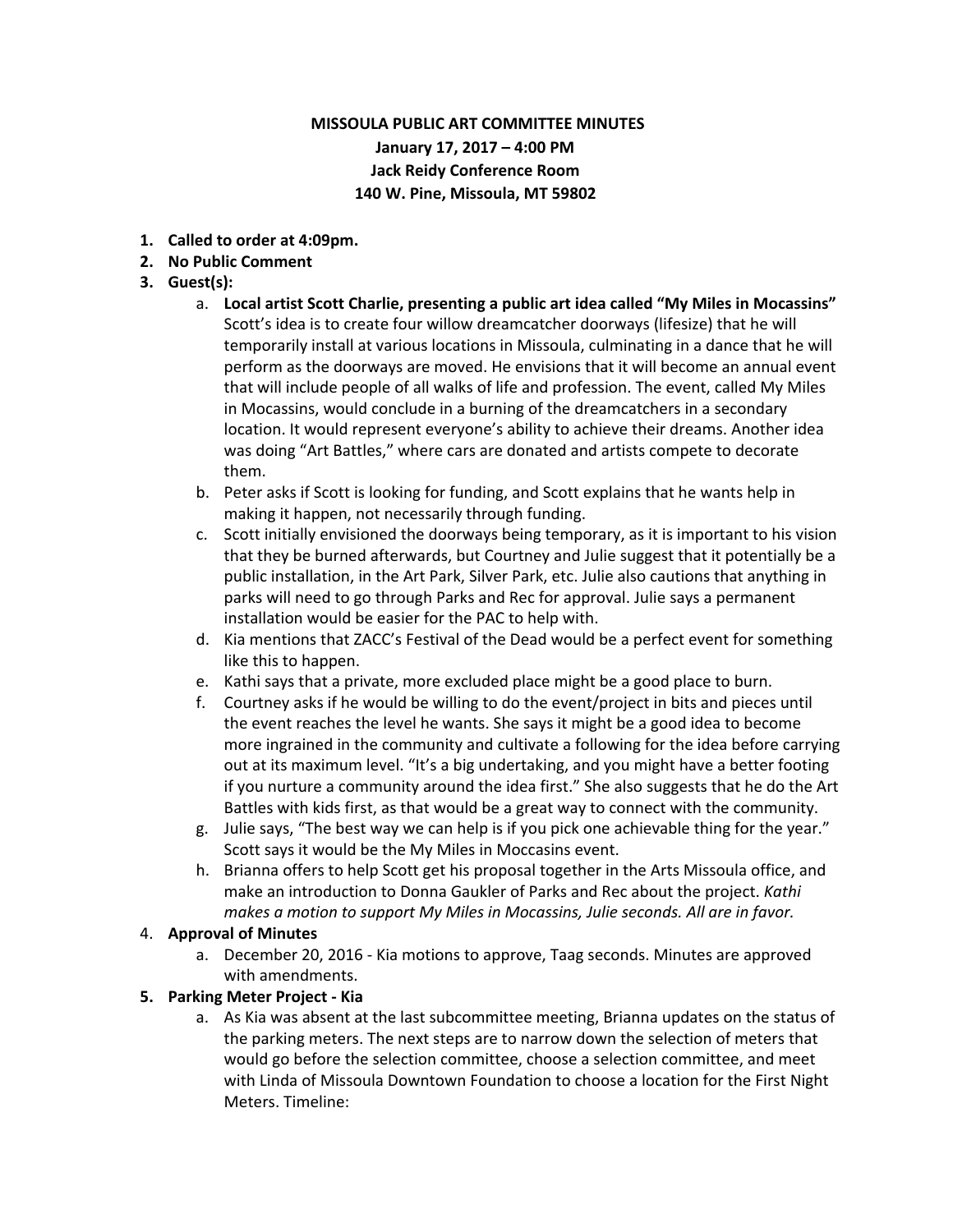- i. Subcommittee meets to narrow down selection in coming weeks
- ii. Selection committee chosen in February
- iii. Selection committee meets in March
- iv. Sites are prepared in April
- v. First Night meters (Phase 1) installed in May
- vi. Artist meeting for art call (Phase 2) in May
- vii. Phase 2 installed in August

#### **6. New Park, Parking Space Annual Art Project - Julie**

- a. Julie introduces a potential art call project in which 40 parking spaces in New Park parking lot (by Caras Park) would be available to paint and design. Artists would submit their designs, and if approved, they would pay a fee to paint the design. The designated paint for the project would wash away in a couple months, and thus, the project could happen annually. She has been working with Rod Austin (Parking Commission), Donna Gaukler (Parks and Rec), and Doug Harvey (Development Services). The Parking Commission is open to letting more spaces be done if there is interest.
- b. Doug questions charging artists to paint, instead of paying them. He says he is "not on board with that." Kia agrees that there will be pushback. She mentions that the artists who do the TSB don't think that they're paid enough. It couldn't be a spontaneous fundraiser event, because all designs have to be pre-approved.
- c. Helen suggests that businesses could bid on designs to sponsor, and that artist could be sponsored to cover the fee. Peter says that the spots could be posted online for people to "purchase."
- d. Kathi: "We have a philosophy here that artists get paid." Julie: "There are people around the country would pay to do this, and don't get paid to do this."

Kathi: "We don't have to do what everyone else does."

- e. Kathi also mentions that the PAC needs to be careful about how much they are asking for from sponsors, with the TSB and parking meter projects already requiring sponsors.
- f. Julie suggests that everyone redline the email she sent to everyone regarding the project with comments and consider for the next meeting if the PAC wants to go forward with the project. It will be higher up on the agenda for the next meeting.

## **7. PAC Accounting - Peter / Brianna**

a. Brianna informs the committee that all BID donations for the TSB project are not accounted for by the city, as well as two private donations. (Correction: there are only 3 BID donations and the 2 private donations unaccounted for from 2013-2015.) Kathi is working with BID to find a record of these donations. Otherwise, all other funds appear to be in order on the city's end. Brianna will work to compile the data from pre-FY14.

#### **8. Reviewing and Updating PAC Bylaws and PAC protocols- Peter / Courtney**

- **a. Conflicts of Interests proposed "declaration" and other measures**
	- **i.** This item was moved to the Yearly Planning agenda.
- **b. Proper use of online forum tools, ie Google Docs and Email**
	- i. This item was moved to the Yearly Planning agenda.
- **c. How Agendas are set, before and during meetings**
	- i. This item was moved to the Yearly Planning agenda.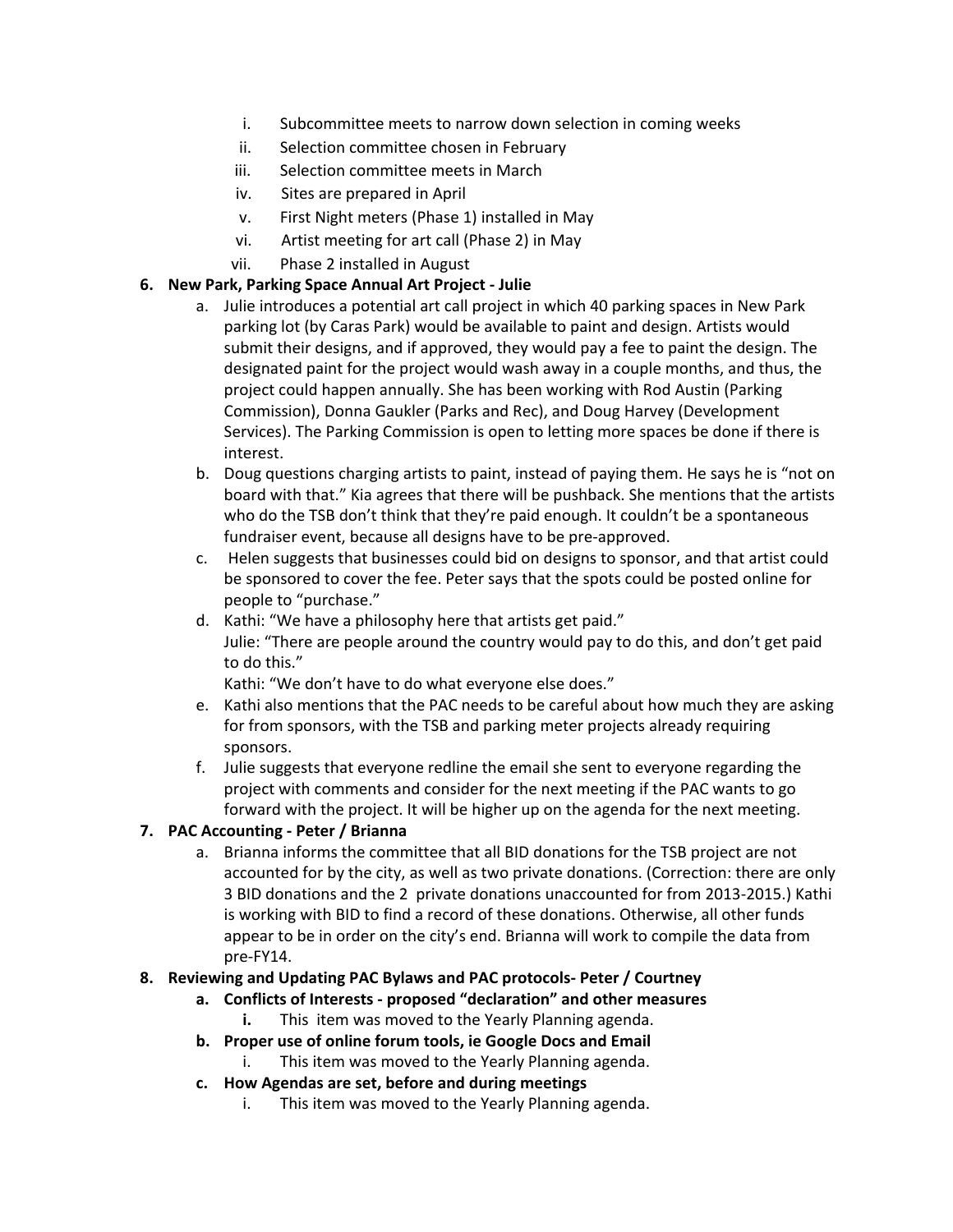#### **9. Lighting for Perseverance & Passage Update - Taag/Brianna**

a. Tourism grant for lighting is ready to go, only needs minor polishing, and for all of Jason's info on budget and timeline to be incorporated. Taag and Brianna will meet on Friday to formulate that part of the grant.

## **10. MCAT Documentary Update - Courtney**

- a. Tabled to have time for #12.
- **11. Traffic Signal Box Update Kathi**
	- a. Tabled to have time for #12.

## **12. Discuss Topics for Planning Meeting**

- a. Doug How does the PAC feel about working with artists on a business level? Wants to potentially incorporate theme-based calls, and to find more funding.
- b. Kia asks if it is a strategic planning meeting, Peter says it to discuss long-term goals without restrictions and to take a step back. Kia, who has experience with these types of meetings, will meet with Peter to discuss the structure of the meeting.
- c. Julie Budget cuts and threats.
- d. Helen "What is our role beyond doing public art?"
- e. Kia "What are our one-year, two-year, 3-year goals and achievables?"

## **13. No Announcements, News, or Upcoming Events**

- **14. No Comments**
- **15. Adjourned at 5:40pm.**